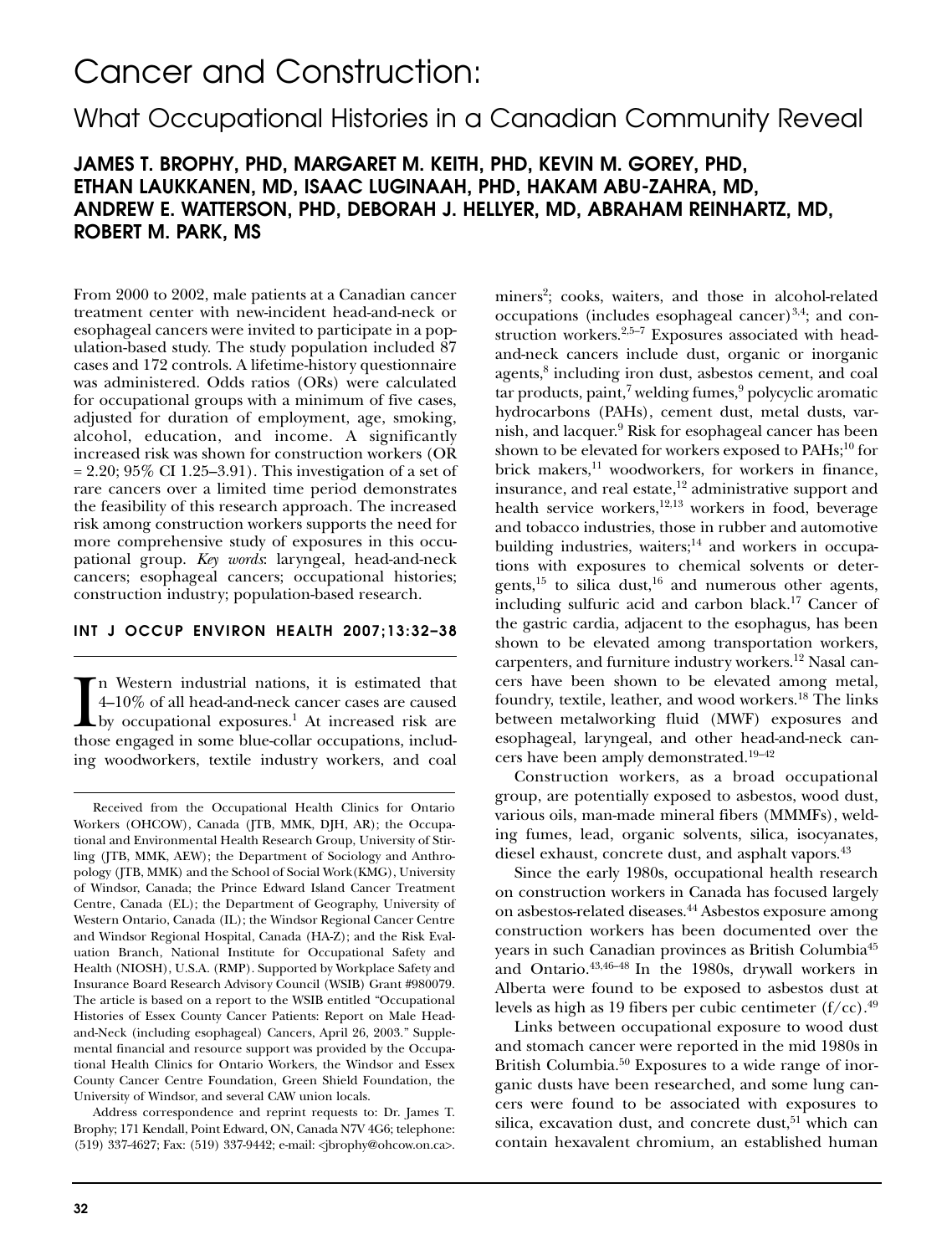lung carcinogen.52 Dust-exposed workers such as bricklayers have shown increased risks, not only for pneumoconiosis and lung cancer from silica, but also for stomach cancer.<sup>53</sup> The potential problems of construction workers' exposures to diesel exhaust have also been flagged.<sup>54</sup> Other cancers may be associated with construction work; a recent Canadian study of occupational risk factors for brain cancer, for example, found an increased risk among construction workers.55 A study examining cancers among Ontario pipefitters found significantly elevated risks for lung, esophageal, hematologic, and lymphatic malignancies.<sup>56</sup>

In Ontario, exposures to chemical and biological agents are controlled through provincial regulations. These regulations apply to industrial settings, offices, governmental agencies, schools, hospitals, and mines. Construction, however, with the exception of asbestos and silica, is not governed by any occupational exposure limits.<sup>57</sup>

## **METHODS**

This hypothesis-generating case–control study took place in Windsor–Essex County in Ontario, Canada. Approval was obtained from the research ethics committees of both the Windsor Regional Cancer Centre and the University of Windsor, and the study was conducted following approved guidelines. Over a two-and-a-halfyear period (January 1, 2000, to May 31, 2002), all male cancer patients at the Windsor Regional Cancer Centre (WRCC) diagnosed with histologically confirmed newincident head-and-neck or esophageal cancers were invited to participate in a population-based case–control study. Only those who were current residents of Windsor–Essex County were included in the study.

In order to achieve an adequate sample size, patients with head-and-neck or esophageal cancers, which share similar exposure pathways, were included in the study. The final dataset included new-incident cases ICD-958 coded in patient referral records as cancers of the larynx/larynx glottis (161.00), larynx supraglottis (161.1), larynx subglottis (161.2), larynx in-situ (231.0), submandible (143.1), nasal cavity (160.0), epiglottis (161.2), pharynx (149.0), pharynx bucca (145.0), tongue base (141.9), tongue base dorsal surface (141.0), tongue lateral border (141.2), tongue ventral (141.3), tongue unspecified (141.1), floor of mouth (144.0), retromolar trigone (145.6), piriform sinus (148.1), oropharynx (146.7), nasopharynx (147.2), tonsil (146.0), esophagus (150.3, 150.4, 150.5, 150.8, 151.0), and neck unspecified.

After an in-service training session to explain the purpose of the study and to identify the work instructions applicable to each department, cancer center staff participated in patient recruitment. The medical records department screened all new male head-andneck cancer and all esophageal cancer patients to confirm pathology and date of diagnosis and then forwarded a letter outlining the study to each eligible incoming patient. A follow-up telephone call was made by project staff to each patient to schedule an interview at the patient's convenience. During the course of the study, 107 patients were contacted; 12 patients were excluded because their residences were outside the study area or their original diagnoses had been made prior to the study time frame; and two patients declined participation, representing a positive response rate of 98%. Thus, 87 cases were included in the final dataset.

Community controls from the same geographic area as the cases were chosen at random using city directory software<sup>59</sup> and were recruited by letter and a scripted follow-up telephone call. Of 831 letters sent to randomly selected community controls, 52 were returned as undeliverable; 174 potential controls were excluded because they did not fit within the sampling frame (age, geographic location, prior cancer history). Follow-up phone calls were made to recipients of introductory letters until the targeted number of controls had been interviewed. Of 250 eligible males contacted by telephone, there were 78 refusals, representing a positive response rate of 69%. After exclusions, 172 eligible male controls were included in the final dataset. Controls were recruited and interviewed during the same time period as the cases  $(2000-2002)$ .

A number of measures were employed to minimize bias. The interviewers were trained to avoid influencing responses. They had no prior education or experience in regard to occupational health or industrial hygiene. As naïve interviewers, they were unlikely to unintentionally influence responses with prior knowledge of potential industrial exposures.

No surrogates (e.g., friends, co-workers, family members) were used to provide work histories in cases where the subject was unavailable (due to death or incapacitation). It is well documented that the use of surrogates in occupational history data gathering can result in a reduction in the quality of data when compared with subjects.<sup>60</sup>

To minimize selection bias among cases, all headand-neck and esophageal cancer cases referred to the cancer center were invited to participate. Communitybased controls were randomly selected from the same population from which the cases arose and for the same time period. The recruitment letter for the community controls did not indicate that this was an occupational cancer study, in order to reduce bias. Occupational and industrial coding of jobs was carried out through a committee process blind to case–control status of the data provided by the interviewers.

Interviews took place between July 26, 2000, and December 13, 2002, and included cases diagnosed from January 1, 2000. All subjects, cases and controls, signed informed consents, and each was given a \$20 stipend. Subjects were informed that their participation was completely voluntary and that they had the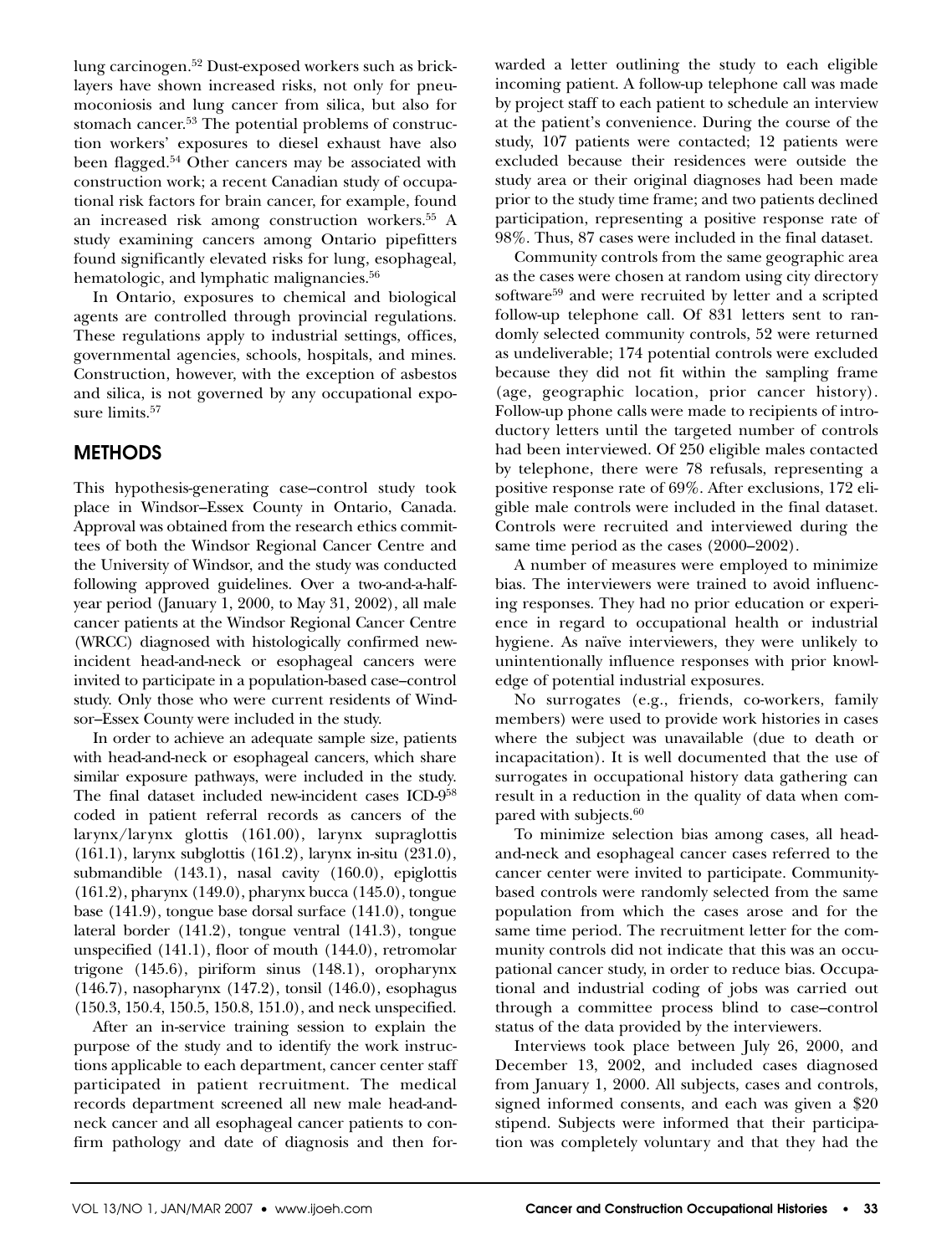| Cases<br>$(n = 87)$ | Controls<br>$(n = 172)$ | <b>Occupational Grouping</b>                                                   | <b>NOC Codes Included in Grouping</b>                                                                                                                                                                                                                                                                                                                                                                                                                                                                                                       |
|---------------------|-------------------------|--------------------------------------------------------------------------------|---------------------------------------------------------------------------------------------------------------------------------------------------------------------------------------------------------------------------------------------------------------------------------------------------------------------------------------------------------------------------------------------------------------------------------------------------------------------------------------------------------------------------------------------|
| 34                  | 61                      | Agriculture                                                                    | 6234, 8251, 8254, 8431, 8432, 8611, 8253                                                                                                                                                                                                                                                                                                                                                                                                                                                                                                    |
| 25                  | 53                      | Vehicle and transportation<br>equipment assembly, millwrights<br>and mechanics | 9482, 7312, 7321, 7315, 7211, 7311                                                                                                                                                                                                                                                                                                                                                                                                                                                                                                          |
| 25                  | 27                      | Construction and related trades                                                | 7251, 7252, 7371, 7282, 7217, 7241, 7271, 7272, 7291,<br>7261, 7281, 7295, 0711, 0712, 7283, 7264, 7281, 7214,<br>7611, 7621, 7284, 2264, 7293, 7421, 9414                                                                                                                                                                                                                                                                                                                                                                                  |
| 13                  | 19                      | Food and beverage service,<br>hospitality and casino                           | 0631, 6452, 6453, 6641, 6642, 6443, 6212, 0632, 6241,<br>6242, 6251, 6252, 6451                                                                                                                                                                                                                                                                                                                                                                                                                                                             |
| 16                  | 31                      | Metal fabrication, machinists,<br>tool and die                                 | 7231, 9511, 7232, 9612, 9514, 9516                                                                                                                                                                                                                                                                                                                                                                                                                                                                                                          |
| 14                  | 27                      | Manufacturing managers, utility<br>managers                                    | 0912, 0911, 2141                                                                                                                                                                                                                                                                                                                                                                                                                                                                                                                            |
| 13                  | 41                      | Retail/wholesale                                                               | 0611, 0621, 6211, 6411, 6421, 6611, 6622, 6623                                                                                                                                                                                                                                                                                                                                                                                                                                                                                              |
| 20                  | 44                      | White collar, clerical, financial,<br>office, professional                     | 0012, 0111, 0112, 0121, 1221, 0122, 0414, 0411, 0123,<br>1111, 1113, 1211, 1224, 1228, 1231, 1241, 4163, 1112,<br>1221, 1222, 1223, 1225, 1232, 1233, 1242, 1243, 1244,<br>1423, 1411, 1412, 1413, 1414, 1422, 1431, 1454, 1432,<br>1433, 1453, 1441, 1442, 1443, 6434, 6435, 6221, 1474,<br>6672, 6231, 6232, 6431, 6216, 2131, 0811, 0712, 0211,<br>0651, 2151, 4112, 4211, 2253, 2251, 4155, 4152, 4212,<br>4154, 4217, 0314, 4151, 4153, 0011, 0412, 4162, 0413,<br>4168, 4163, 4165, 4166, 4169, 1452, 0512, 5121, 5123,<br>5124, 5125 |

**TABLE 1 National Occupational Classification (NOC) Groupings of Study Subjects**

right to withdraw themselves and/or their data from the project at any time. To protect participants' confidentiality, study codes with no personal identifiers were included in the database.

A comprehensive lifetime-history questionnaire was administered to each subject by trained interviewers, which included the project coordinator and graduate students. Interviews were conducted either in an office at the cancer center, at another location convenient for the patient, or by telephone. On average, the interviews were completed within 30 to 45 minutes. However, interview length depended on the number of residences and jobs the participant had had.

The questionnaire gathered data regarding known or suspected risk factors along with a complete occupational history of all jobs ever worked. Data were gathered regarding marital status, income, education, family cancer history, residential history, and occupational history, including age at the start and end of each job. Jobs were categorized using National Occupational Classification  $(NOC)^{61}$  codes and the North American Industrial Classification System (NAICS).<sup>62</sup> NOC codes were used in the analysis rather than NAICS codes to provide a better indication of potential exposure. The NOC codes used in the analysis are shown in Table 1. Because there were relatively few subjects within each of the specific NOC categories, they were grouped within similar or related occupations to provide adequate statistical power.

The statistical program SPSS (version 10) was used to conduct a three-step multivariate analysis. The calculation of descriptive statistics among cases and controls, including stratification and adjustment, employed logistic regression to calculate adjusted odds ratios (ORs) and 95% confidence intervals.<sup>63</sup> The logistic model regressed the key dependent variable (case or control) on the key independent variables (occupational groupings), adjusting for confounders. Only occupational groupings with a minimum of five cases and five controls were included; each case or control had worked for a total duration of at least five years within the occupational grouping. OR calculations were based on the mean duration for each occupational grouping.

The model included the following covariates, using the forward conditional method (see Table 2): age as a categorical variable; total cigarette smoking pack-years calculated from data regarding respondents' age at commencement of smoking, age at cessation of smoking (or current age if still smoking), and average number of cigarettes smoked per day<sup>64</sup>; alcohol consumption based on data regarding average number of drinks consumed during a given time period (the alcohol quantification did not include the number of years of alcohol consumption)—cigarette smoking and alcohol consumption are both established risk factors for head-and-neck cancers<sup>65</sup>; income level as a categorical variable; and education as a categorical variable.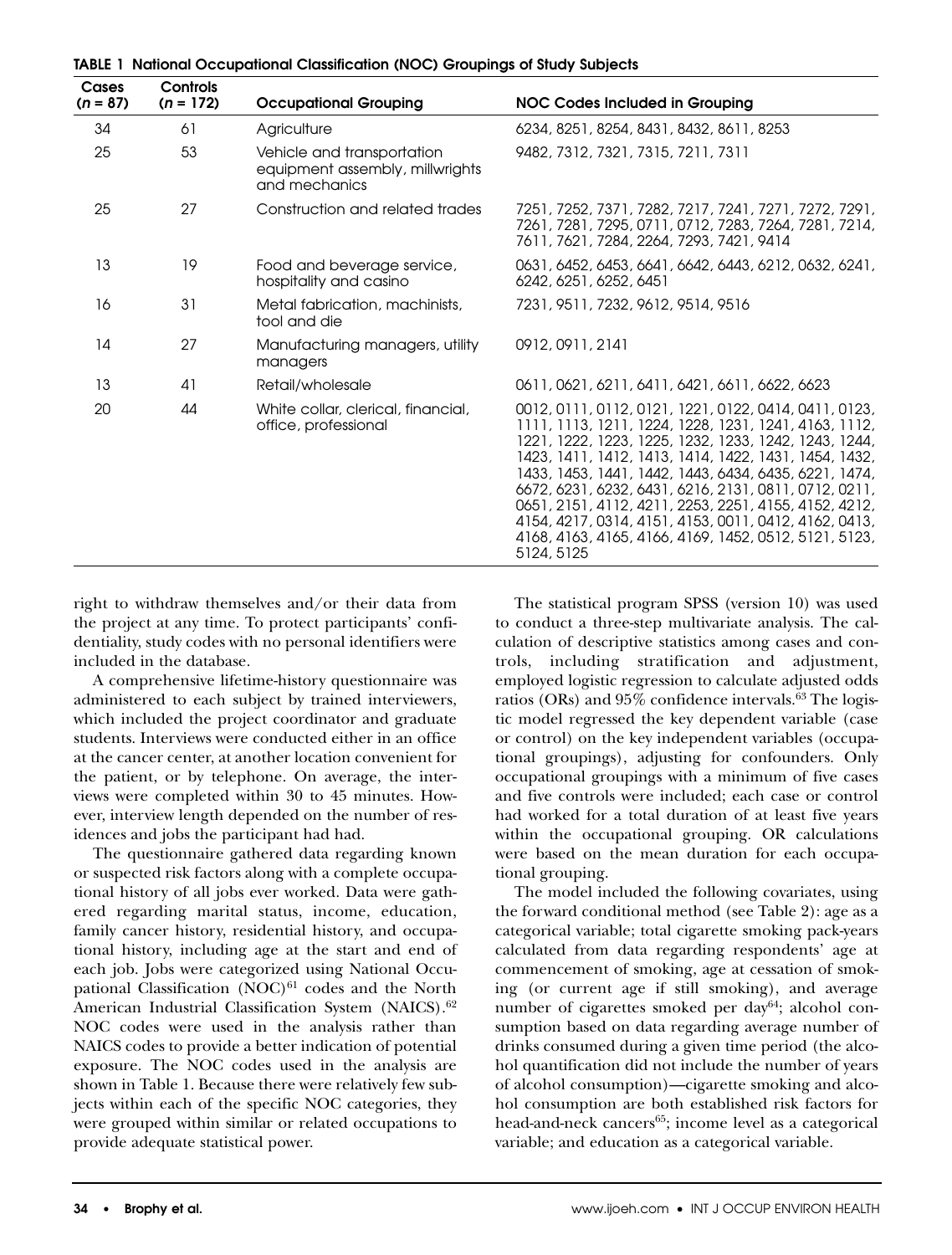## **RESULTS**

The all-male study population dataset included 65 head-and-neck and 22 esophageal cancer cases and 172 community controls (see Table 3). A significantly increased risk was shown for workers in construction  $(OR = 2.20; 95\% \text{ CI } 1.25-3.91)$ . The following odds ratios were calculated for agriculture ( $OR = 1.47$ ;  $95\%$ CI 0.93–2.30); food, beverage, and hospitality service (OR = 1.41; 95% CI 0.85–2.90); metal fabricators, machinists, and tool and die makers (OR =  $1.11$ ;  $95\%$ CI 0.65–1.92); vehicle and transportation equipment assembly, millwrights, and mechanical repair (OR = 1.08; 95% CI 0.66–1.73); manufacturing and utilities managers (OR =  $1.32$ ;  $95\%$  CI 0.61-2.81); white collar, office workers (OR = 0.96; 95% CI 0.54–1.73); retail and wholesale workers (OR = 0.92; 95% CI 0.56–1.53).

When the 22 esophageal cancers were excluded from the analysis, the study power was further limited. When results were obtained for the remaining 65 headand-neck cancer cases and 172 controls, a significantly increased risk remained for workers in construction (OR = 2.28; 95% CI 1.29–4.00). Odds ratios calculated for the remaining occupational groupings were: agriculture (OR = 1.36;  $95\%$  CI 0.86–2.23); food, beverage, and hospitality service  $(OR = 1.18; 95\% \text{ CI } 0.70-1.98);$ metal fabricators, machinists, and tool and die makers  $(OR = 1.08; 95\% \text{ CI } 0.50-1.94)$ ; vehicle and transportation equipment assembly, millwrights, and mechanical repair (OR=1.16;  $95\%$  CI 0.71–1.90); manufacturing and utilities managers (OR =  $1.16$ ; 95% CI 0.43-3.17); white collar office workers  $(OR = 0.78; 95\% \text{ CI})$  $(0.38-1.59)$ ; retail and wholesale workers  $(OR = 1.04;$ 95% CI 0.63–1.74).

A significantly increased risk for male head-and-neck cancers was shown for heavy cigarette smoking history, defined as 20 or more pack years (OR =  $4.19$ ;  $95\%$  CI 1.63–10.80). Heavy alcohol use, defined as more than one drink per day, increased the risk for male headand-neck cancer (OR = 6.31; 95% CI 1.54–25.86), albeit with a wide confidence interval.

### **DISCUSSION**

The statistically significant occupational association found for employment in construction is consistent with risks established in prior scientific literature.<sup>9,38,66</sup> The increased risks shown for heavy cigarette smoking and alcohol consumption are also in keeping with the known risk factors for head-and-neck cancers,  $67-69$ thereby adding validity to the overall findings.

There is value in such population-based case–control studies in that they tend to be generalizable to the population as a whole.<sup>70</sup> However, there were limitations to this study: it was small for a community-based case–control study;<sup>71</sup> it did not control for marijuana smoking<sup>72</sup> or environmental tobacco smoke exposure<sup>73</sup>; recall bias

| TABLE 2 Descriptive Profile of Male Head-and-neck/    |  |  |
|-------------------------------------------------------|--|--|
| <b>Esophageal Cancer Cases and Community Controls</b> |  |  |

|                                                                                                                   | <b>Number in Analysis</b><br>(Total 259)                            |                                                          |  |
|-------------------------------------------------------------------------------------------------------------------|---------------------------------------------------------------------|----------------------------------------------------------|--|
|                                                                                                                   | Cases<br>$(n = 87)$                                                 | <b>Controls</b><br>$(n = 172)$                           |  |
| Current age (mean)                                                                                                | 65 years                                                            | 58 years                                                 |  |
| Age categories<br>$>$ 40 years<br>$41-50$ years<br>$51-60$ years<br>$61-70$ years<br>$> 70$ years                 | 2(2%)<br>$\overline{7}$<br>(8%)<br>18 (21%)<br>29 (33%)<br>31 (36%) | 19 (11%)<br>30 (17%)<br>53 (31%)<br>37 (22%)<br>33 (19%) |  |
| Household income<br>$<$ \$40,000<br>$\geq$ \$40,000                                                               | 21 (24%)<br>66 (76%)                                                | 29 (17%)<br>143 (83%)                                    |  |
| Education<br>Less than high school<br>Completed high school<br>or higher                                          | 34 (39%)<br>53 (61%)                                                | 41 (24%)<br>131 (76%)                                    |  |
| Alcohol consumption<br>Never used alcohol<br>1 drink per month to<br>1 drink per day<br>More than 1 drink per day | 3<br>(3%)<br>47 (54%)<br>37 (43%)                                   | 19 (11%)<br>112 (65%)<br>41 (24%)                        |  |
| Cigarette smoking<br>$\leq$ 1 pack-year<br>$<$ 20 pack years (but $>$ 1)<br>$\geq$ 20 pack years                  | 8 (9%)<br>(9%)<br>8<br>71 (82%)                                     | 45 (26%)<br>49 (28%)<br>78 (45%)                         |  |

may have affected the quality of self-reported data regarding jobs held in the past; the study used occupational groupings as a surrogate for exposure (misclassification of exposure is likely when subjects with less exposure are aggregated with the more highly exposed non-differential misclassification of exposure may have decreased the probability of detecting associations $63,74$ ); the use of industry or job titles and self-reported exposures has not been found to be sufficiently accurate to adequately evaluate likely exposures.75–77

Carcinogens exist in many occupational environments.65,78–92 More specificity in regard to exposures would provide a clearer understanding of causality. A more accurate assessment of exposures and dose could be accomplished with the use of open-ended occupational questions and an expert panel to evaluate data in relation to existing knowledge of occupational exposures along with any additional information provided by hygiene reports and other available sources.<sup>71,75,93-105</sup> However, while it is without question of significant value to identify through research the risks associated with specific exposures, nonetheless the identification of risks associated with occupational groups can provide important knowledge in itself. It is not always the case that a specific exposure in a particular work environment is the sole cause of a disease. While many carcinogens are independently sufficient to cause disease, co-carcinogens or incomplete carcinogens may require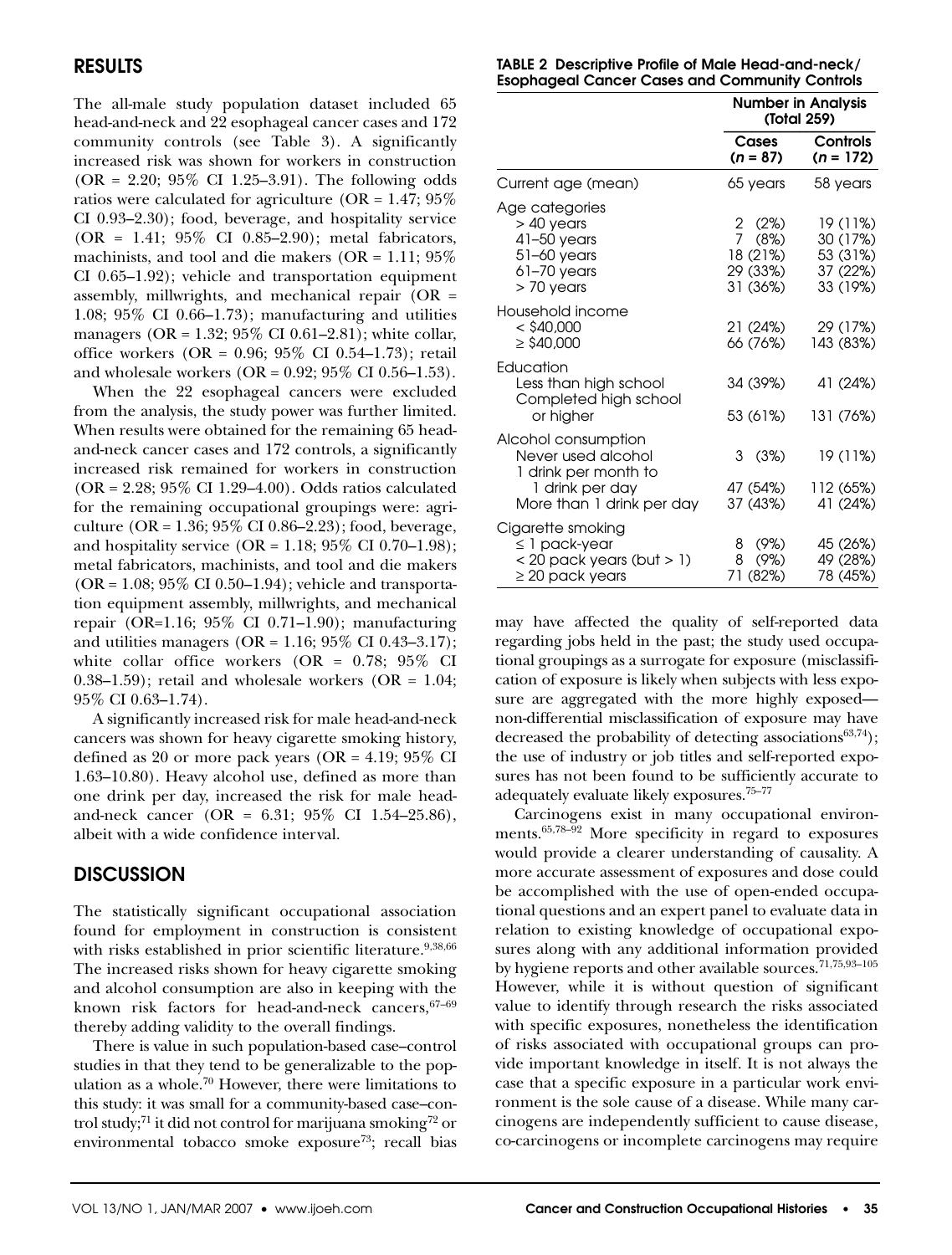#### **TABLE 3 Results of Analysis by Occupational Group (Based on Âean Duration)\***

|                                             | <b>OR</b> | 95% CI |       | <b>Mean</b><br><b>Duration</b> |
|---------------------------------------------|-----------|--------|-------|--------------------------------|
|                                             |           | Lower  | Upper | (Years)                        |
| Occupation                                  |           |        |       |                                |
| Agriculture                                 | 1.47      | 0.93   | 2.30  | 25.61                          |
| White collar, clerical, financial, office   | 0.96      | 0.54   | 1.73  | 18.48                          |
| Manufacturing and utilities managers        | 1.32      | 0.61   | 2.81  | 21.16                          |
| Food and beverage, hospitality, casino      | 1.41      | 0.85   | 2.34  | 12.38                          |
| Construction                                | 2.20      | 1.25   | 3.91  | 17.51                          |
| Vehicle assembly, mechanics, millwrights    | 1.08      | 0.66   | 1.73  | 15.57                          |
| Metal fabricators, machinists, tool and die | 1.11      | 0.65   | 1.92  | 14.87                          |
| Retail, wholesale                           | 0.92      | 0.56   | 1.53  | 13.46                          |
| Age (years)                                 |           |        |       |                                |
| $41 - 50$                                   | 1.19      | 0.19   | 7.52  |                                |
| $51 - 60$                                   | 1.73      | 0.32   | 9.46  |                                |
| $61 - 70$                                   | 4.95      | 0.93   | 26.34 |                                |
| $\geq 70$                                   | 3.94      | 0.71   | 21.50 |                                |
| Cigarette smoking                           |           |        |       |                                |
| $<$ 20 pack years (but $>$ 1)               | 0.90      | 0.27   | 2.96  |                                |
| $\geq$ 20 pack years                        | 4.19      | 1.63   | 10.80 |                                |
| Alcohol use                                 |           |        |       |                                |
| drink per month to 1 drink per day          | 3.07      | 0.78   | 12.03 |                                |
| More than 1 drink per day                   | 6.31      | 1.54   | 25.86 |                                |

\*Odds ratios (ORs) were calculated for occupational groups with a minimum of five cases and five controls adjusted for duration of employment, age, smoking, alcohol, education, and income.

combinations of factors.106 To narrow causality down to a specific agent in a workplace where multiple carcinogenic exposures may occur would require an accurate record of all agents used in the work process over at least a 30-year period (considering latency).

In many ways, our level of scientific knowledge regarding the interactions of the thousands of potential chemical agents and conditions found in industrial workplaces is in its infancy. In Ontario, for example, occupational cancer research has been constrained by the limitations of occupational histories obtained from death certificates or records indicating only predominant occupation.107,108 While laboratory-based research can identify isolated carcinogenic agents, a populationbased study, such as the research described herein, has the advantage of being able to evaluate interactive and cumulative effects in a real-world environment. Institutional prevention efforts should focus more attention on potential occupational causes of cancer.109 Our understanding of cancer causality would be enhanced by the adoption of occupational data collection on a system-wide basis by provincial cancer centers and by conducting focused case–control studies to research specific exposures and cancers. Such information has the potential to advance our understanding of cancer etiology in a practical manner and may ultimately facilitate the formulation of public health interventions.110,111 Moreover, Ontario and other jurisdictions need to enact regulations to specifically protect construction workers from exposures to carcinogenic agents as well as other chemical and biological hazards.

### **CONCLUSION**

This preliminary population-based investigation of a set of relatively rare cancers over a limited time period has demonstrated the feasibility of this approach. The finding of a statistically significant increased risk among construction workers supports the need for more comprehensive study of an occupational group that has received relatively little attention.

The authors thank Nicole Mahler, Mary Cook, Michael Gilbertson, Kathy Mayville, and Rory O'Neill for their help with this study.

#### *References*

- 1. Maier H, Tisch M. Occupation and cancer of the head–neck area. HNO. 1999;47:1025-37.
- 2. Haguenoer JM, Cordier S, Morel C, Lefebvre JL, Hemon D. Occupational risk factors for upper respiratory and upper digestive cancers. Br J Ind Med. 1990;47:380-3.
- 3. Kjaerheim K, Andersen A. Incidence of cancer among male waiters and cooks: two Norwegian cohorts. Cancer Causes Control. 1993;4:419-26.
- 4. Herity B, Moriarity M, Bourke GJ, Daly L. A case–control study of head-and-neck cancer in the Republic of Ireland. Br J Cancer. 1981;43:1977-82.
- 5. Maier H, Tisch M, Dietz A, Conradt C. Construction workers as an extreme risk group for head-and-neck cancer? HNO. 1999; 47:730-6.
- 6. Stern FB, Ruder AM, Chen GC. Proportionate mortality among unionized roofers and waterproofers. Am J Ind Med. 2000; 37:478-92.
- 7. Maeir H, Fischer G, Sennewald E, Heller WD. Occupational risk factors for pharyngeal cancer. Results of the Heidelburg Pharyngeal Cancer Study. HNO. 1994;42:530-40.
- 8. Maier H, de Vries N, Weidauer H. Occupation of the oral cavity, pharynx and larynx. HNO. 1990;38: 271-8.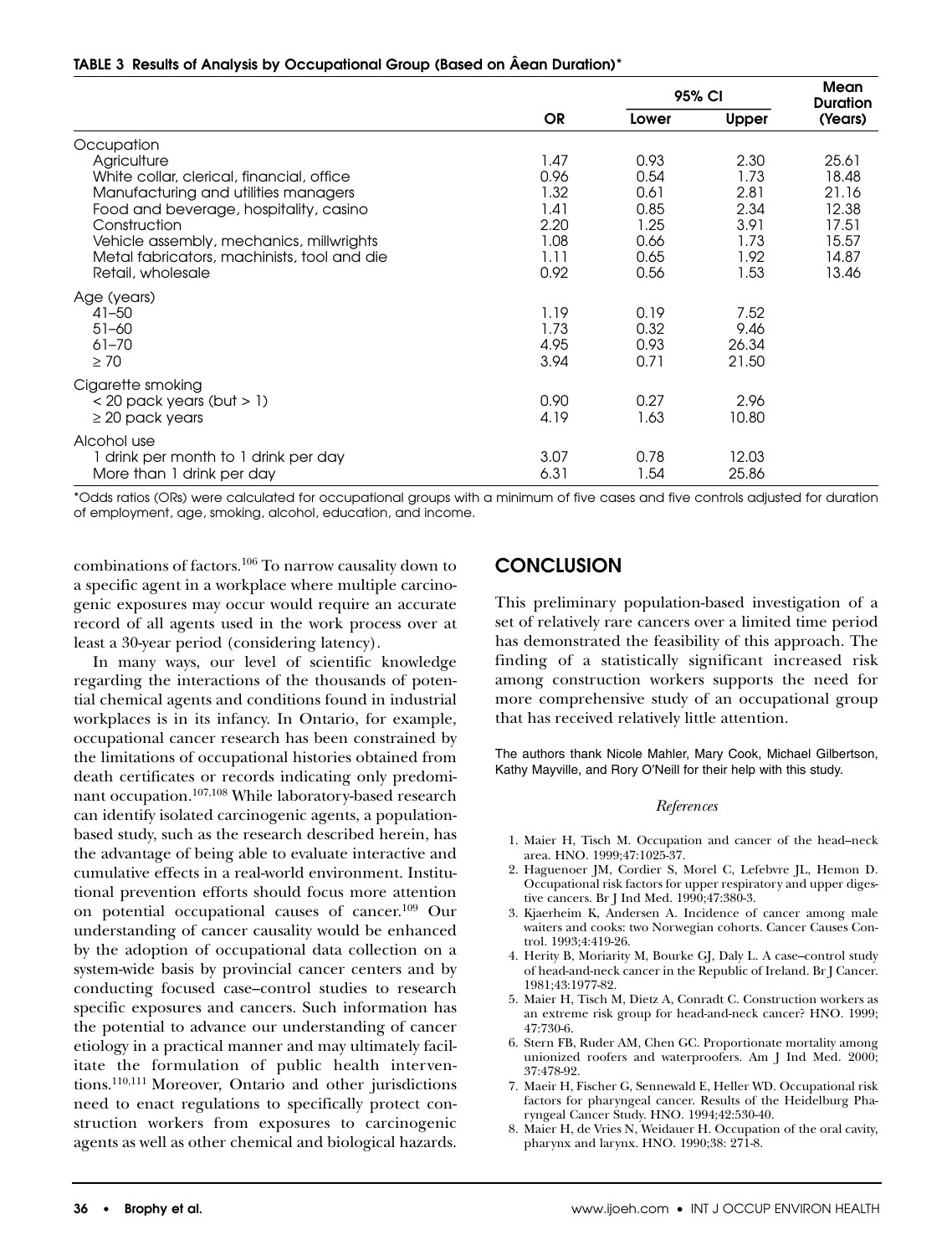- 9. Gustavsson P, Jakobsson R, Johansson H, Lewin F, Norell S, Rutkvist LE. Occupational exposures and squamous cell carcinoma of the oral cavity, pharynx, larynx, and oesophagus: a case–control study in Sweden, Occup Environ Med. 1998; 55:393-400.
- 10. Maeir H, Tisch M. Epidemiology of laryngeal cancer: results of the Heidelburg Pharyngeal Cancer Study. Acta Otolaryngol. 1997;527 suppl:160-4.
- 11. Xu Z, Pan GW, Liu LM, et al. Cancer risks among iron and steel workers in Anshan, China, Part I: Proportional mortality ratio analysis. Am J Ind Med. 1995;30:1-6.
- 12. Engel LS, Vaughan TL, Gammon MD, et al. Occupation and risk of esophageal and gastric cardia adenocarcinoma. Am J Ind Med. 2002;42:11-22.
- 13. Ward MH, Dosemeci M, Cocco P. Mortality from gastric cardia and lower esophagus cancer and occupation. J Occup Med. 1994;36:1222-7.
- 14. Chow WH, McLaughlin JK, Malker HS, Linet MS, Weiner JA, Stone BJ. Esophageal cancer and occupation in a cohort of Swedish men. Am J Ind Med. 1995;27:749-57.
- 15. Cucino C, Sonnenberg A. Occupational mortality from squamous cell carcinoma of the esophagus in the United States during 1991–1996. Dig Dis Sci. 2002;47:568-72.
- 16. Pan G, Takahashi K, Feng Y, Liu L, et al. Nested case-control study of esophageal cancer in relation to occupational exposure to silica and other dusts. Am J Ind Med. 1999;35:272-80.
- 17. Parent ME, Siemiatycki J, Fritschi L. Workplace exposures and oesophageal cancer. Occup Environ Med. 2002;57:325-34
- 18. Comba P, Barberi PG, Battista G, et al. Cancer of the nose and paranasal sinuses in the metal industry: a case control study. Br J Ind Med. 1992;49:193-6.
- 19. Occupational Disease Panel, Toronto. Ontario. Workers' Compensation Board. Report to the Workers' Compensation Board on the health effects of occupational exposure to fluids used for machining and lubricating metal in manufacturing: cancer of the esophagus. Government Reports Announcements & Index (GRA&I), Issue 06. 1997.
- 20. Flanders WD, Cann CI, Rothman KJ, Fried MP. Work-related risk factors for laryngeal cancer. Am J Epidemiol. 1984;119:23- 32.
- 21. Olsen J, Sabroe S. Occupational causes of laryngeal cancer. J Epidemiol Community Health. 1984;38:117-21.
- 22. Vena JE, Sultz HA, Feidler RC, Barnes RE. Mortality of workers in an automobile engine and parts manufacturing complex. Br J Ind Med. 1985;42:85-93.
- 23. Mallin K, Berkeley L, Young Q. A proportional mortality study of workers in a construction equipment and diesel engine manufacturing plant. Am J Ind Med. 1986;10:127-41.
- 24. Zargraniski RT, Kelsey JL, Walter SD. Occupational risk factors for laryngeal carcinoma: Connecticut, 1975–1980. Am J Epidemiol. 1986;124:67-76.
- 25. Brown LM, Mason TJ, Pickle LW, et al. Occupational risk factors for laryngeal cancer on the Texas Gulf Coast. Cancer Res. 1988; 48:1960-4.
- 26. Tola S, Kalliomaki PL, Pukkala E, Asp S, Korkala ML. Incidence of cancer among welders, platers, machinists, and pipe fitters in shipyards and machine shops. Br J Ind Med. 1988;45:209-18.
- 27. Bravo MP, Espinosa J, Calero JR. Occupational risk factors for cancer of the larynx in Spain. Neoplasm. 1990; 37:477-81.
- 28. Haguenoer JM, Cordier S, Morel C, Lefebvre JL, Hemon D. Occupational risk factors for upper respiratory tract and upper digestive tract cancers. Br J Ind Med. 1990;47:380-3.
- 29. Ahrens W, Jockel KH, Patzak W, Elsner G. Alcohol, smoking, and occupational factors in cancer of the larynx: a case–control study. Am J Ind Med. 1991;20:477-93.
- 30. Eisen EA, Tolbert PE, Monson RR, Smith TJ. Mortality studies of machining fluid exposure in the automobile industry. I: A standardized mortality ratio analysis. Am J Ind Med. 1992; 22:809- 24.
- 31. Tolbert PE, Eisen EA, Pothier LJ, Monson RR, Hallock MF, Smith TJ. Mortality studies of machining-fluid exposure in the automobile industry. II: Risks associated with specific fluid types. Scand J Work Environ Health. 1992;18:351-60.
- 32. Wortley P, Vaughan TL, Davis S, Morgan MS, Thomas DB. A case–control study of occupational risk factors for laryngeal cancer. Br J Ind Med. 1992;49:837-44.
- 33. Zheng W, Blot WJ, Shu X, et al. Diet and other risk factors for laryngeal cancer in Shanghai, China. Am J Epidemiol. 1992; 136:178-91.
- 34. Delzell E, Macalusa M, Honda Y, Austin H. Mortality patterns among men in the motor vehicle manufacturing industry. Am J Ind Med. 1993;24:471-84.
- 35. Eisen EA, Tolbert PE, Hallock MF, Monson RR, Smith TJ, Woskie SR. Mortality studies of machining fluid exposure in the automobile industry. III: A case-control study of larynx cancer. Am J Ind Med. 1994;26:185-202.
- 36. Park RM, Mirer FE. A survey of mortality at two automobile engine manufacturing plants. Am J Ind Med. 1996; 30:664-73.
- 37. Goldberg P, Leclerc A, Luce D, Morcet JF, BrugSre J. Laryngeal and hypopharyngeal cancer and occupation: results of a case– control study. Occup Environ Med. 1997;54:477-82.
- 38. De Stefani E, Boffetta P, Oreggia F, Ronco A, Kogevinas M, Mendilaharsu M. Occupation and the risk of laryngeal cancer in Uruguay. Am J Ind Med. 1998;33:537-42.
- 39. National Institute for Occupational Safety and Health (NIOSH). Occupational Exposure to Metalworking Fluids. DHHS (NIOSH) Publication No. 98-102. 1998.
- 40. Eisen EA, Bardin J, Gore R, Woskie SR, Hallock MF, Monson RR. Exposure–response models based on extended follow-up of a cohort mortality study in the automobile industry. Scand J Work Environ Health. 2000;27:240-9.
- 41. Tolbert PE. Oils and cancer. Cancer Causes Control. 1997; 8:386-405.
- 42. Calvert GM, Ward E, Schnorr TM, Fine LJ. Cancer risks among workers exposed to metalworking fluids: a systematic review. Am J Ind Med. 1998;33(3):282-92.
- 43. Verma DK, Kurtz LA, Sahai D, Finkelstein MM. Current chemical exposure among Ontario construction workers. Appl Occup Environ Hyg. 2003;18(:1031-47.
- 44. Churg A. Malignant mesothelioma in British Columbia in 1982. Cancer. 1985;55:672-4.
- 45. Teschke K, Morgan MS, Checkoway H, et al. Mesothelioma surveillance to local sources of exposure to asbestos. Can J Public Health. 1997;88:163-8.
- 46. Gennaro V, Finkelstein MM, Ceppi M, et al. Mesothelioma and lung tumors attributable to asbestos among petroleum workers. Am J Ind Med. 2000;37:275-82.
- 47. Keith MM, Brophy JT. Identification of work-related asbestos disease in a Canadian community. Ann NY Acad Sci. 2006; in press.
- 48. Keith M and Brophy JT. Participatory mapping of occupational hazards, disease, and injury among asbestos-exposed workers from a foundry and insulation complex in Southwestern Ontario, Canada. Int J Occup Environ Health. 2004;10: 144-53.
- 49. Verma DK, Middleton CP. Occupational exposure to asbestos in the drywall taping process. Am Ind Hyg Assoc J. 1980; 41:264-9.
- 50. Gallagher RP, Threlfall WJ, Band PR, Spinelli JJ. Cancer mortality experience of woodworkers, loggers, fishermen, farmers and miners in British Columbia. Natl Cancer Inst Monograph. 1985; 69:163-7.
- 51. Siemiatycki J, Dewar R, Lakhani R, Nadon L, Richardson L, Gerin M. Cancer risk associated with 120 inorganic dusts: results from a case–control study in Montreal. Am J Ind Med. 1989; 16:547-67.
- 52. U.S. Department of Labor. Chemical Sampling Information: Chromium (VI) (Hexavalent Chromium). 2006.
- 53. Finkelstein MM, Verma DK. Mortality among Ontario members of the International Union of Bricklayers and Allied Craftworkers. Am J Ind Med. 2005;47:4-9.
- 54. Verma DK, Finkelstein MM, Kurtz L, Smolynec E, Eyre S. Diesel exhaust exposure in the Canadian railroad work environment. Appl Occup Environ Hyg. 2003;18:25-34.
- 55. Pan SY, Ugnat AM, Mao Y. Occupational risk factors for brain cancer in Canada. J Occup Environ Med. 2005;47:704-17.
- 56. Finkelstein MM, Verma DK. A cohort study of mortality among Ontario pipe trades workers. Occup Environ Med. 2004;61:736-42.
- 57. Ontario Ministry of Labour. Control of Exposure to Biological or Chemical Agents, R.R.O. 1990, Reg. 833: <http://www.canlii. org/on/laws/regu/1990r.833/20060412/whole.html>.
- 58. Percy C, Van Holten V, Muir C. International Classification of Diseases for Oncology. 2nd ed. Geneva, Switzerland: World Health Organization, 1990.